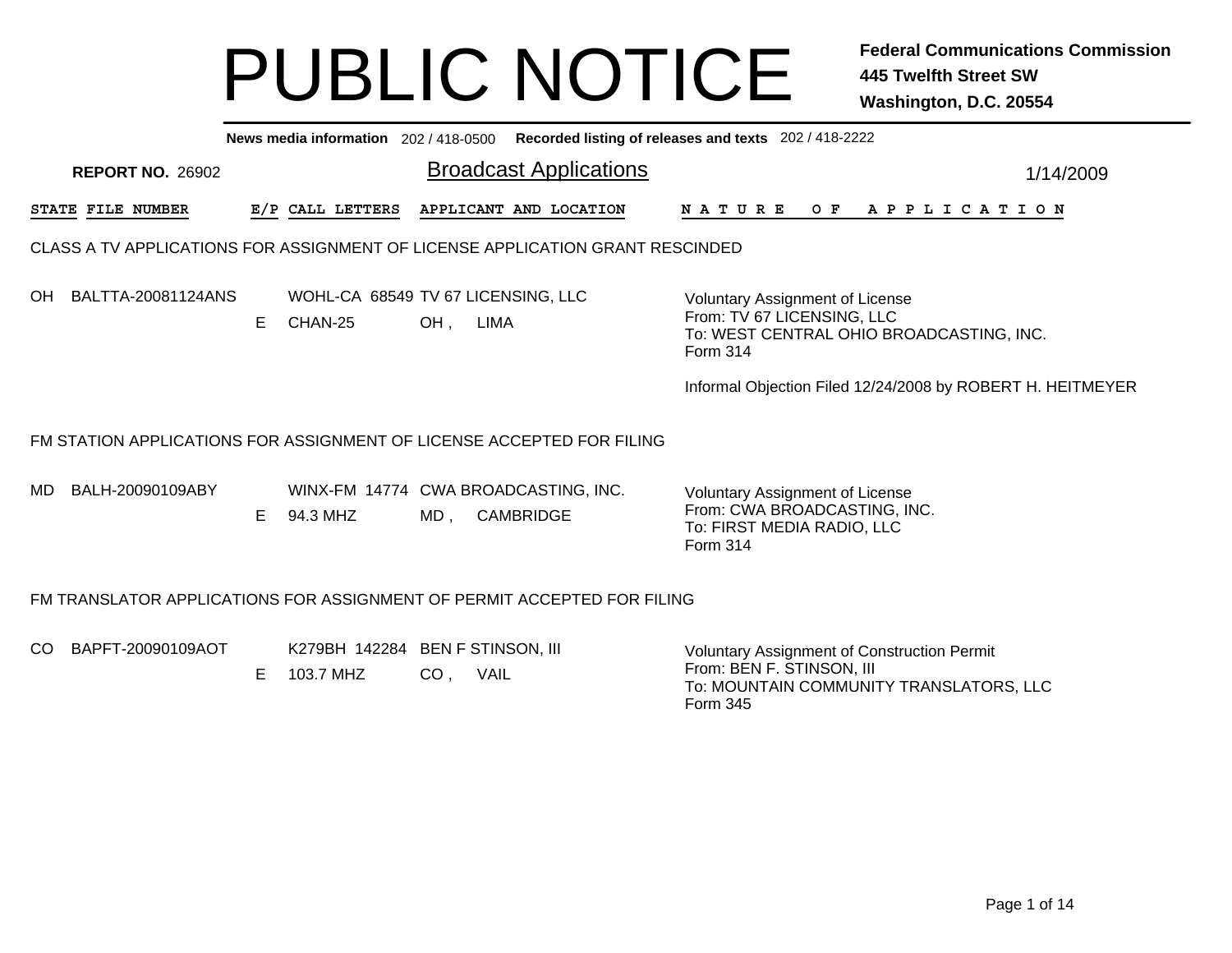|      | News media information 202/418-0500 Recorded listing of releases and texts 202/418-2222 |    |                                             |                 |                                                                                         |                                   |  |  |  |  |  |  |  |  |                |  |           |
|------|-----------------------------------------------------------------------------------------|----|---------------------------------------------|-----------------|-----------------------------------------------------------------------------------------|-----------------------------------|--|--|--|--|--|--|--|--|----------------|--|-----------|
|      | <b>REPORT NO. 26902</b>                                                                 |    |                                             |                 | <b>Broadcast Applications</b>                                                           |                                   |  |  |  |  |  |  |  |  |                |  | 1/14/2009 |
|      | STATE FILE NUMBER                                                                       |    | E/P CALL LETTERS                            |                 | APPLICANT AND LOCATION                                                                  | N A T U R E                       |  |  |  |  |  |  |  |  | OF APPLICATION |  |           |
|      |                                                                                         |    |                                             |                 | FM AUXILIARY TRANSMITTING ANTENNA APPLICATIONS FOR AUXILIARY PERMIT ACCEPTED FOR FILING |                                   |  |  |  |  |  |  |  |  |                |  |           |
| FL.  | BXPH-20090109ABV                                                                        | E. | <b>WXTB 11274</b><br>97.9 MHZ               |                 | CITICASTERS LICENSES, L.P.<br>FL, CLEARWATER                                            | CP for auxiliary purposes.        |  |  |  |  |  |  |  |  |                |  |           |
| FL.  | BXPH-20090109ACJ                                                                        | E. | <b>WXTB 11274</b><br>97.9 MHZ               | FL,             | CITICASTERS LICENSES, L.P.<br><b>CLEARWATER</b>                                         | CP for auxiliary purposes.        |  |  |  |  |  |  |  |  |                |  |           |
|      |                                                                                         |    |                                             |                 | DIGITAL TRANSLATOR OR DIGITAL LPTV APPLICATIONS FOR DISPLACEMENT ACCEPTED FOR FILING    |                                   |  |  |  |  |  |  |  |  |                |  |           |
| CO   | BDISDTL-20090109AXG                                                                     | Е  | KDEO-LP 52366 SANDE FAMILY TRUST<br>CHAN-50 | CO <sub>1</sub> | <b>DENVER</b>                                                                           | Minor change of callsign KDEO-LP. |  |  |  |  |  |  |  |  |                |  |           |
|      | FM STATION APPLICATIONS FOR LICENSE TO COVER ACCEPTED FOR FILING                        |    |                                             |                 |                                                                                         |                                   |  |  |  |  |  |  |  |  |                |  |           |
| WY l | BLH-20090109AHF                                                                         | E  | KBDY 166000<br>102.1 MHZ                    | WY,             | <b>TOGA RADIO LLC</b><br><b>HANNA</b>                                                   | License to cover.                 |  |  |  |  |  |  |  |  |                |  |           |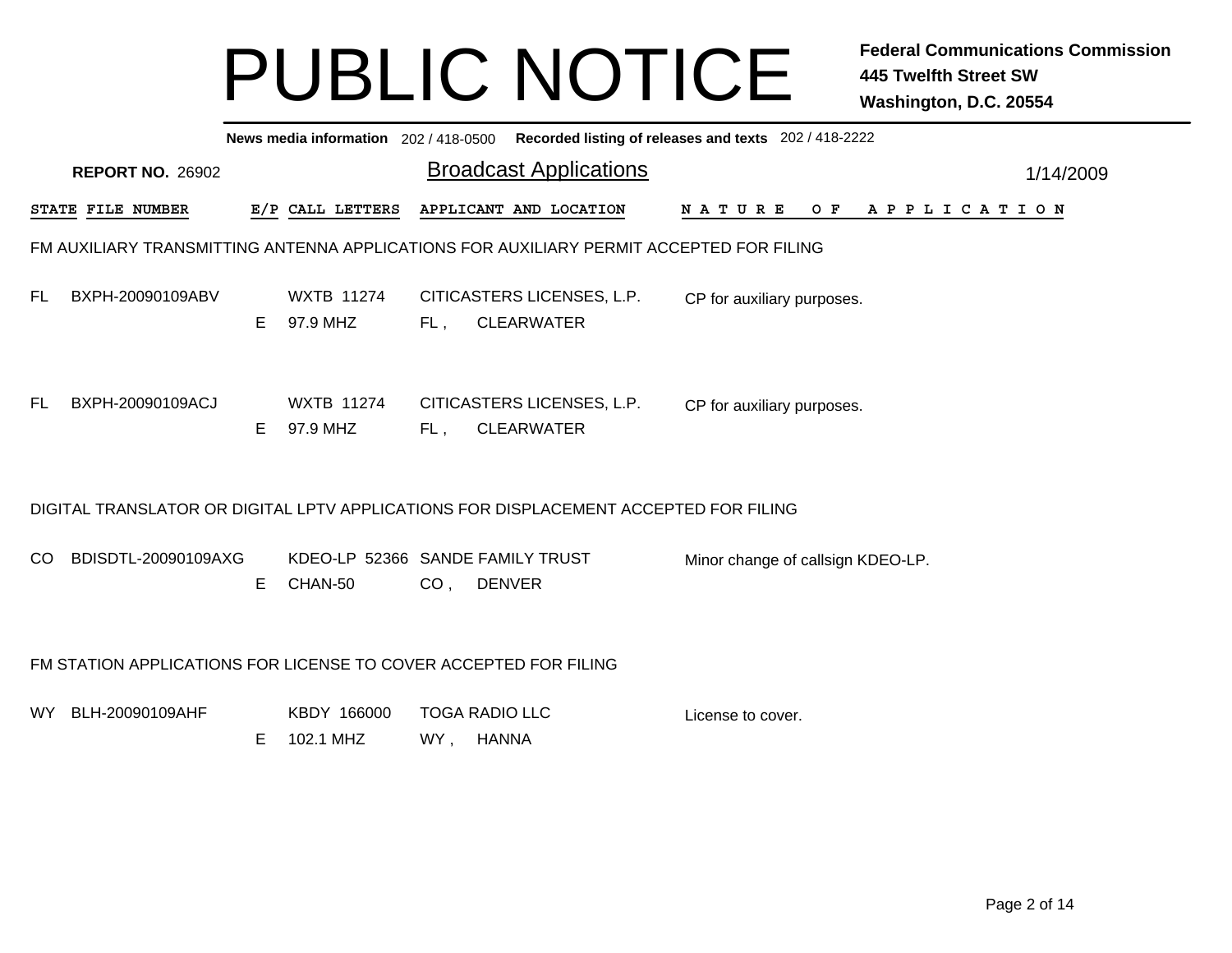|     | News media information 202/418-0500 Recorded listing of releases and texts 202/418-2222 |    |                               |     |                                                                         |                   |     |                       |           |  |  |  |  |  |
|-----|-----------------------------------------------------------------------------------------|----|-------------------------------|-----|-------------------------------------------------------------------------|-------------------|-----|-----------------------|-----------|--|--|--|--|--|
|     | <b>REPORT NO. 26902</b>                                                                 |    |                               |     | <b>Broadcast Applications</b>                                           |                   |     |                       | 1/14/2009 |  |  |  |  |  |
|     | STATE FILE NUMBER                                                                       |    | E/P CALL LETTERS              |     | APPLICANT AND LOCATION                                                  | <b>NATURE</b>     | O F | A P P L I C A T I O N |           |  |  |  |  |  |
|     | FM STATION APPLICATIONS FOR LICENSE TO COVER ACCEPTED FOR FILING                        |    |                               |     |                                                                         |                   |     |                       |           |  |  |  |  |  |
| NC. | BLH-20090109AVP                                                                         | E. | <b>WMNX 8584</b><br>97.3 MHZ  | NC, | <b>CUMULUS LICENSING LLC</b><br><b>WILMINGTON</b>                       | License to cover. |     |                       |           |  |  |  |  |  |
| NC. | BLH-20090109AVV                                                                         | E. | <b>WGNI 8581</b><br>102.7 MHZ | NC, | <b>CUMULUS LICENSING LLC</b><br><b>WILMINGTON</b>                       | License to cover. |     |                       |           |  |  |  |  |  |
| VT. | BLED-20090112AAN                                                                        | E. | WXLQ 176918<br>90.5 MHZ       | VT, | THE ST. LAWRENCE UNIVERSITY License to cover.<br><b>BRISTOL</b>         |                   |     |                       |           |  |  |  |  |  |
|     |                                                                                         |    |                               |     | FM TRANSLATOR APPLICATIONS FOR LICENSE TO COVER ACCEPTED FOR FILING     |                   |     |                       |           |  |  |  |  |  |
| IL  | BLFT-20090108AMH                                                                        | E  | 98.1 MHZ                      | IL, | W251AV 152571 SAGA COMMUNICATIONS OF<br>ILLINOIS, LLC<br><b>TUSCOLA</b> | License to cover. |     |                       |           |  |  |  |  |  |
| VA. | BLFT-20090112AAG                                                                        | E  | 89.7 MHZ                      | VA, | W209BY 155019 LIBERTY UNIVERSITY, INC.<br><b>AQUIA HARBOUR</b>          | License to cover. |     |                       |           |  |  |  |  |  |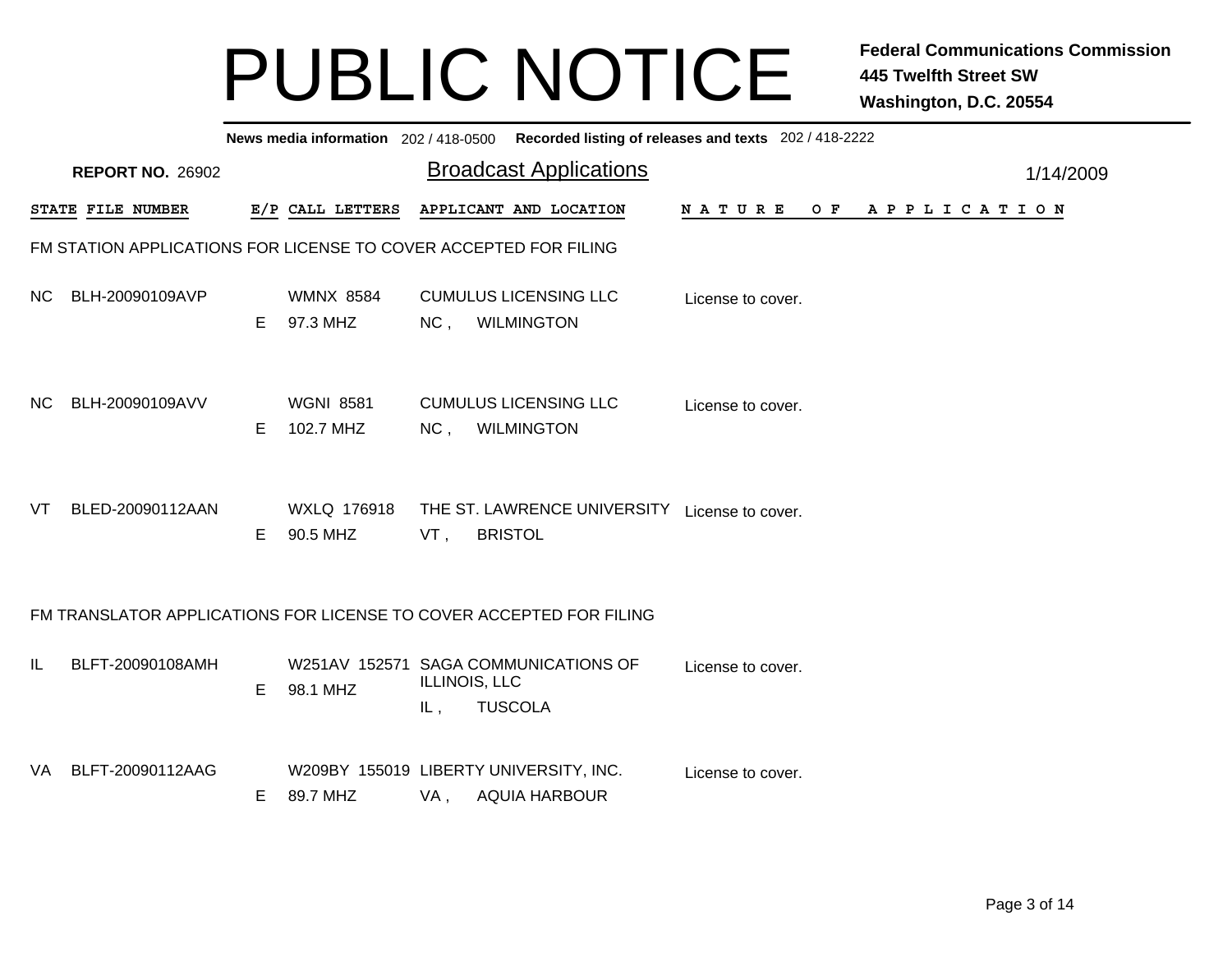|                                                                                                                                                     | News media information 202 / 418-0500 Recorded listing of releases and texts 202 / 418-2222 |    |                                               |        |                                                                                     |                                        |  |  |  |  |  |  |  |  |
|-----------------------------------------------------------------------------------------------------------------------------------------------------|---------------------------------------------------------------------------------------------|----|-----------------------------------------------|--------|-------------------------------------------------------------------------------------|----------------------------------------|--|--|--|--|--|--|--|--|
|                                                                                                                                                     | <b>REPORT NO. 26902</b>                                                                     |    |                                               |        | <b>Broadcast Applications</b>                                                       | 1/14/2009                              |  |  |  |  |  |  |  |  |
|                                                                                                                                                     | STATE FILE NUMBER                                                                           |    | E/P CALL LETTERS                              |        | APPLICANT AND LOCATION                                                              | NATURE<br>OF APPLICATION               |  |  |  |  |  |  |  |  |
|                                                                                                                                                     |                                                                                             |    |                                               |        | DIGITAL TV APPLICATIONS FOR MINOR AMENDMENT TO A CONSTRUCTION PERMIT RECEIVED       |                                        |  |  |  |  |  |  |  |  |
| TN.                                                                                                                                                 | BPCDT-20080618ABW                                                                           | E. | WRCB-DT 59137 SARKES TARZIAN, INC.<br>CHAN-13 | $TN$ , | <b>CHATTANOOGA</b>                                                                  | Engineering Amendment filed 01/09/2009 |  |  |  |  |  |  |  |  |
|                                                                                                                                                     | FM STATION APPLICATIONS FOR MINOR AMENDMENT TO A CONSTRUCTION PERMIT RECEIVED               |    |                                               |        |                                                                                     |                                        |  |  |  |  |  |  |  |  |
| ND.                                                                                                                                                 | BNPED-20071022BTX                                                                           | E. | NEW 176158<br>88.3 MHZ                        | $ND$ , | UNIVERSITY OF NORTH DAKOTA<br><b>GRAND FORKS</b>                                    | Engineering Amendment filed 01/09/2009 |  |  |  |  |  |  |  |  |
|                                                                                                                                                     |                                                                                             |    |                                               |        | AM STATION APPLICATIONS FOR MINOR CHANGE TO A LICENSED FACILITY ACCEPTED FOR FILING |                                        |  |  |  |  |  |  |  |  |
| BP-20090108ANA<br><b>WSRF 67194</b><br>NICHE RADIO, INC.<br>FL.<br>Minor change in licensed facilities.<br>1580 KHZ<br>FORT LAUDERDALE<br>E.<br>FL, |                                                                                             |    |                                               |        |                                                                                     |                                        |  |  |  |  |  |  |  |  |
|                                                                                                                                                     |                                                                                             |    |                                               |        | FM STATION APPLICATIONS FOR MINOR CHANGE TO A LICENSED FACILITY ACCEPTED FOR FILING |                                        |  |  |  |  |  |  |  |  |
| MD.                                                                                                                                                 | BPH-20090109AGS                                                                             | E. | 94.3 MHZ                                      |        | WINX-FM 14774 CWA BROADCASTING, INC.<br>MD, CAMBRIDGE                               | Minor change in licensed facilities.   |  |  |  |  |  |  |  |  |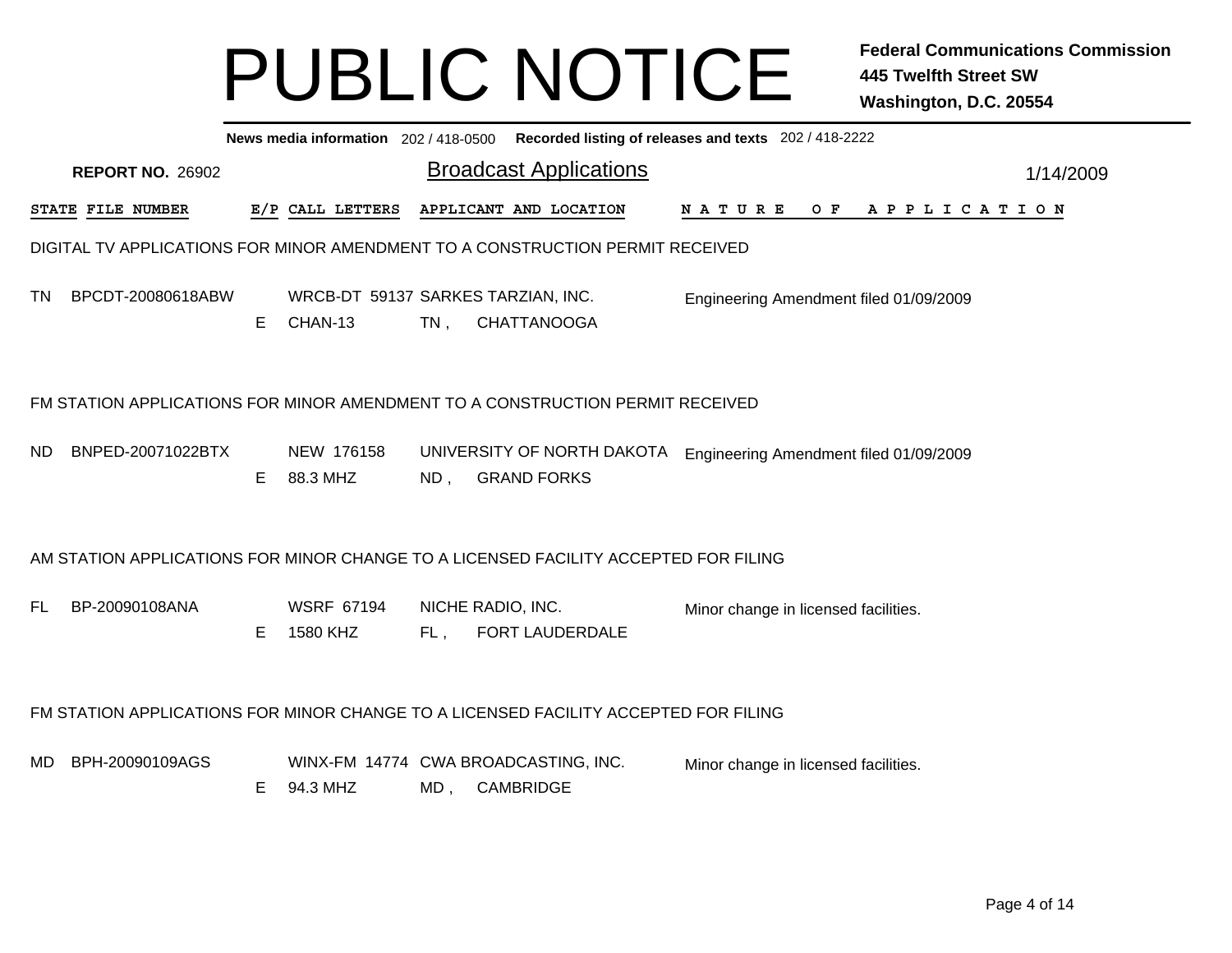|     |                                                                                        |   |                                               |                             |               | News media information 202 / 418-0500 Recorded listing of releases and texts 202 / 418-2222 |  |                                                       |         |  |  |                       |  |           |  |
|-----|----------------------------------------------------------------------------------------|---|-----------------------------------------------|-----------------------------|---------------|---------------------------------------------------------------------------------------------|--|-------------------------------------------------------|---------|--|--|-----------------------|--|-----------|--|
|     | <b>REPORT NO. 26902</b>                                                                |   |                                               |                             |               | <b>Broadcast Applications</b>                                                               |  |                                                       |         |  |  |                       |  | 1/14/2009 |  |
|     | STATE FILE NUMBER                                                                      |   | E/P CALL LETTERS                              |                             |               | APPLICANT AND LOCATION                                                                      |  | <b>NATURE</b>                                         | $O$ $F$ |  |  | A P P L I C A T I O N |  |           |  |
|     | FM STATION APPLICATIONS FOR MINOR CHANGE TO A LICENSED FACILITY ACCEPTED FOR FILING    |   |                                               |                             |               |                                                                                             |  |                                                       |         |  |  |                       |  |           |  |
| OK. | BPH-20090109AOV                                                                        | Е | <b>KEYB 1193</b><br>107.9 MHZ                 | ALTUS FM, INC.<br>OK, ALTUS |               |                                                                                             |  | Minor change in licensed facilities.                  |         |  |  |                       |  |           |  |
| КS  | BPH-20090109AYL                                                                        | Е | WIBW-FM 63174 MCC RADIO, LLC<br>94.5 MHZ      | $KS$ ,                      | <b>TOPEKA</b> |                                                                                             |  | Minor change in licensed facilities.                  |         |  |  |                       |  |           |  |
|     | FM TRANSLATOR APPLICATIONS FOR MINOR CHANGE TO A LICENSED FACILITY ACCEPTED FOR FILING |   |                                               |                             |               |                                                                                             |  |                                                       |         |  |  |                       |  |           |  |
| FL. | BPFT-20090109AAA                                                                       | Е | W213BQ 156543 CALL COMMUNICATIONS<br>90.5 MHZ | GROUP, INC.<br>FL,          | <b>NAPLES</b> |                                                                                             |  | Minor change in licensed facilities, callsign W213BQ. |         |  |  |                       |  |           |  |
| AK. | BPFT-20090109AAF                                                                       | Е | 102.7 MHZ                                     | COMPANY, LLC<br>$AK$ ,      |               | K274BO 142481 TURQUOISE BROADCASTING<br><b>KACHEMAK CITY</b>                                |  | Minor change in licensed facilities, callsign K274BO. |         |  |  |                       |  |           |  |
| IL  | BPFT-20090109ACZ                                                                       | Е | W248BB 144731 EDUCATIONAL MEDIA<br>97.5 MHZ   | <b>FOUNDATION</b><br>IL,    |               | <b>HILLSIDE</b>                                                                             |  | Minor change in licensed facilities, callsign W248BB. |         |  |  |                       |  |           |  |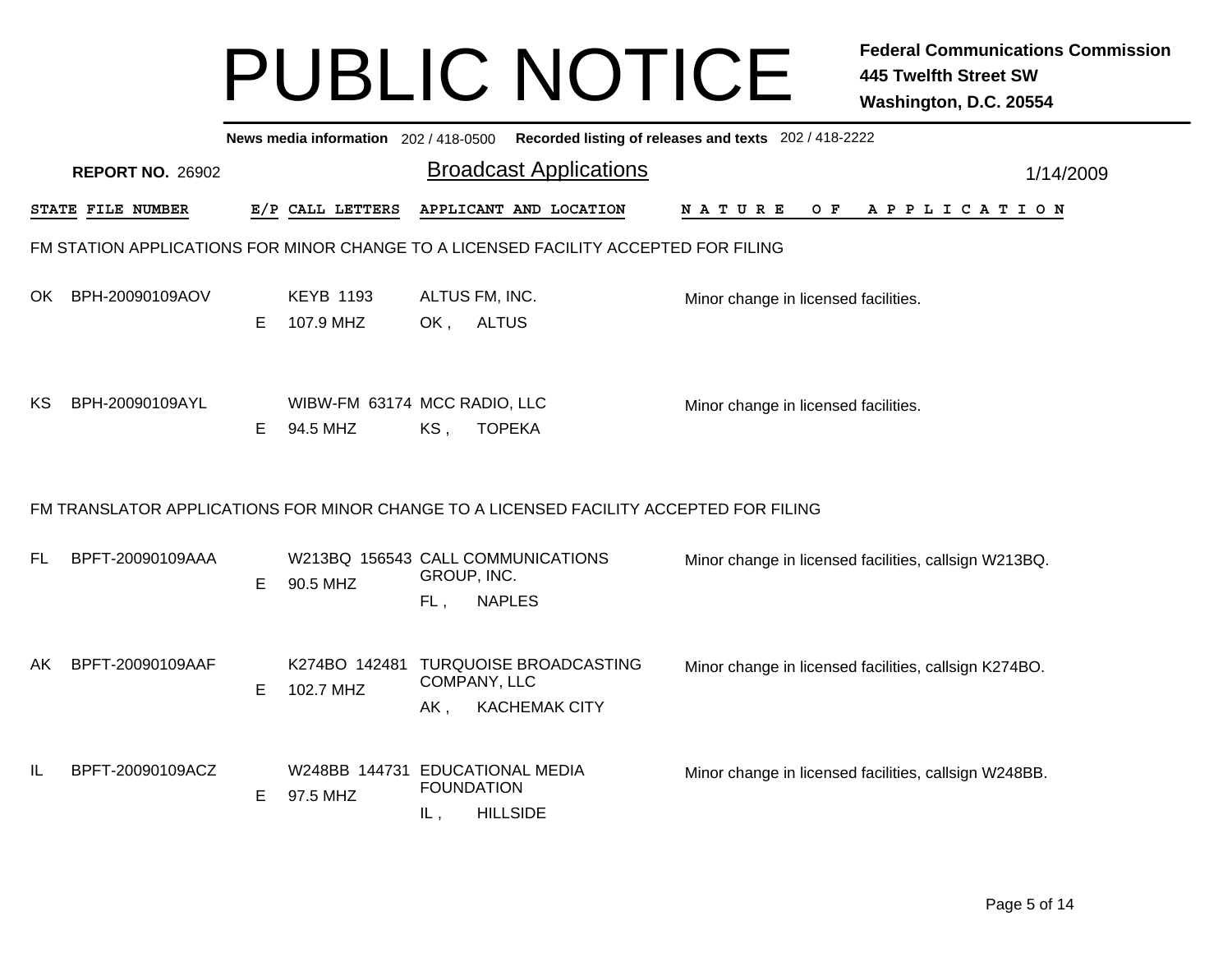|    | Recorded listing of releases and texts 202 / 418-2222<br>News media information 202 / 418-0500 |    |                          |             |                                                                                        |                                                       |     |  |  |  |  |  |                       |  |
|----|------------------------------------------------------------------------------------------------|----|--------------------------|-------------|----------------------------------------------------------------------------------------|-------------------------------------------------------|-----|--|--|--|--|--|-----------------------|--|
|    | <b>REPORT NO. 26902</b>                                                                        |    |                          |             | <b>Broadcast Applications</b>                                                          |                                                       |     |  |  |  |  |  | 1/14/2009             |  |
|    | STATE FILE NUMBER                                                                              |    | E/P CALL LETTERS         |             | APPLICANT AND LOCATION                                                                 | <b>NATURE</b>                                         | O F |  |  |  |  |  | A P P L I C A T I O N |  |
|    |                                                                                                |    |                          |             | FM TRANSLATOR APPLICATIONS FOR MINOR CHANGE TO A LICENSED FACILITY ACCEPTED FOR FILING |                                                       |     |  |  |  |  |  |                       |  |
| WI | BPFT-20090109AFV                                                                               | E. | W204BP 91966<br>88.7 MHZ | FALLS, INC. | CALVARY CHAPEL OF TWIN                                                                 | Minor change in licensed facilities, callsign W204BP. |     |  |  |  |  |  |                       |  |
|    |                                                                                                |    |                          | WI,         | <b>EAU CLAIRE</b>                                                                      |                                                       |     |  |  |  |  |  |                       |  |
| VT | BPFT-20090109AHA                                                                               | E. | W213AZ 91520<br>90.5 MHZ |             | EDUCATIONAL MEDIA<br><b>FOUNDATION</b>                                                 | Minor change in licensed facilities, callsign W213AZ. |     |  |  |  |  |  |                       |  |
|    |                                                                                                |    |                          | VT,         | <b>BURLINGTON</b>                                                                      |                                                       |     |  |  |  |  |  |                       |  |
| FL | BPFT-20090109AHW                                                                               | Е  | 106.3 MHZ                | FL,         | W292CQ 152901 REACH COMMUNICATIONS, INC.<br>DE BARY                                    | Minor change in licensed facilities, callsign W292CQ. |     |  |  |  |  |  |                       |  |
| CA | BPFT-20090109AIQ                                                                               | E. | K214EE 91850<br>90.9 MHZ | FALLS, INC. | CALVARY CHAPEL OF TWIN                                                                 | Minor change in licensed facilities, callsign K214EE. |     |  |  |  |  |  |                       |  |
|    |                                                                                                |    |                          | $CA$ ,      | YANKEE HILL                                                                            |                                                       |     |  |  |  |  |  |                       |  |
| DE | BPFT-20090109AWN                                                                               | Е  | 98.7 MHZ                 | $DE$ ,      | W254AT 155801 WXXY BROADCASTING, INC.<br><b>SMYRNA</b>                                 | Minor change in licensed facilities, callsign W254AT. |     |  |  |  |  |  |                       |  |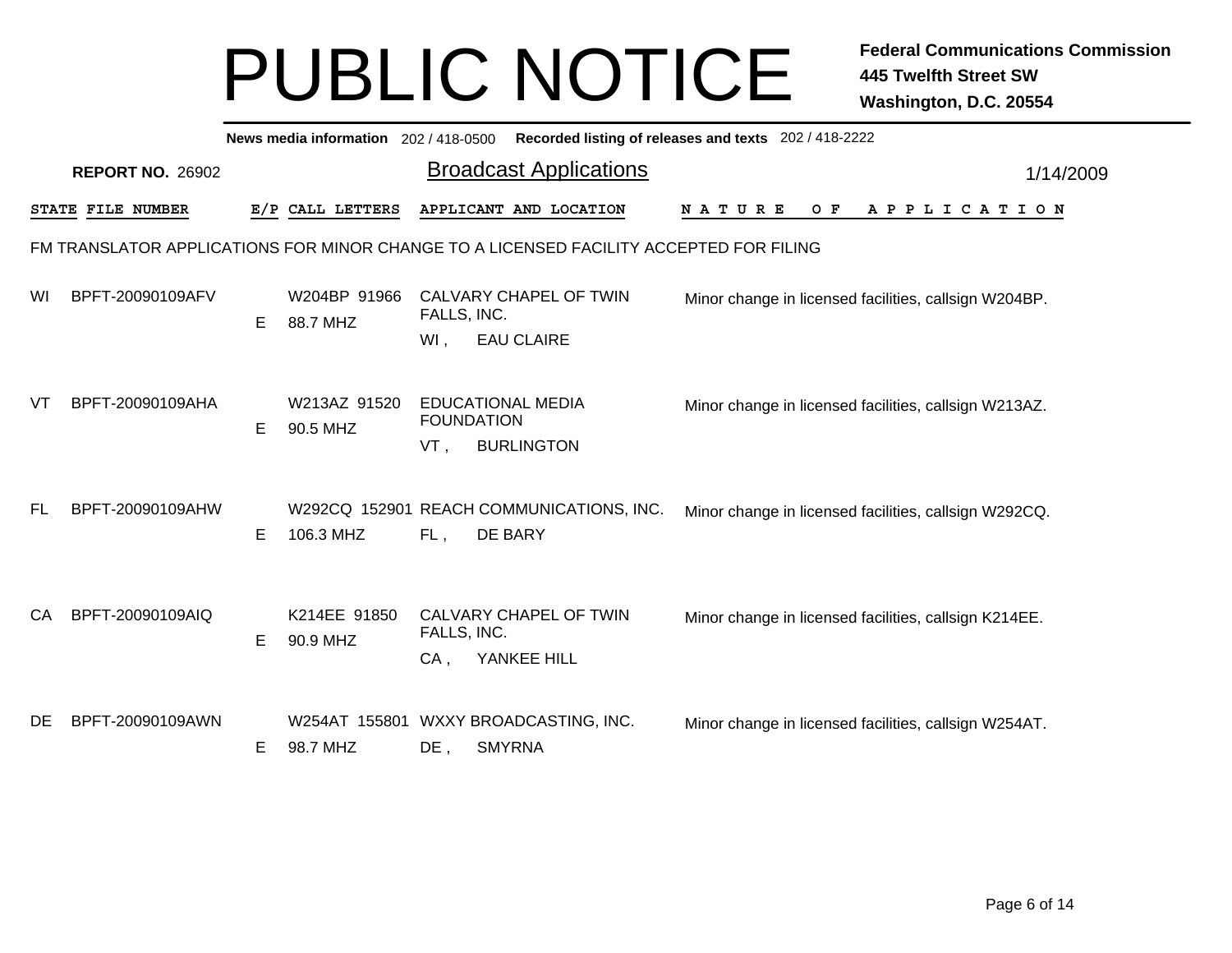|     | Recorded listing of releases and texts 202 / 418-2222<br>News media information 202/418-0500 |    |                                         |             |                                                                                             |                                                       |  |  |  |  |     |  |  |  |             |  |  |           |
|-----|----------------------------------------------------------------------------------------------|----|-----------------------------------------|-------------|---------------------------------------------------------------------------------------------|-------------------------------------------------------|--|--|--|--|-----|--|--|--|-------------|--|--|-----------|
|     | <b>REPORT NO. 26902</b>                                                                      |    |                                         |             | <b>Broadcast Applications</b>                                                               |                                                       |  |  |  |  |     |  |  |  |             |  |  | 1/14/2009 |
|     | STATE FILE NUMBER                                                                            |    | E/P CALL LETTERS                        |             | APPLICANT AND LOCATION                                                                      | NATURE                                                |  |  |  |  | O F |  |  |  | APPLICATION |  |  |           |
|     |                                                                                              |    |                                         |             | FM TRANSLATOR APPLICATIONS FOR MINOR CHANGE TO A LICENSED FACILITY ACCEPTED FOR FILING      |                                                       |  |  |  |  |     |  |  |  |             |  |  |           |
| GA. | BPFT-20090109AYR                                                                             | E. | W236AM 149066 MARVIN GLASS<br>105.9 MHZ | GA,         | WILDWOOD                                                                                    | Minor change in licensed facilities, callsign W236AM. |  |  |  |  |     |  |  |  |             |  |  |           |
| NH. | BPFT-20090112AAZ                                                                             | E. | 94.5 MHZ                                | $NH$ ,      | W233AY 146333 CUPID BROADCASTING, LLC<br><b>BRISTOL</b>                                     | Minor change in licensed facilities, callsign W233AY. |  |  |  |  |     |  |  |  |             |  |  |           |
| IL  | BPFT-20090112ACH                                                                             | E. | 93.5 MHZ                                | IL,         | W228BH 148859 MILLER COMMUNICATIONS, INC.<br><b>TAYLORVILLE</b>                             | Minor change in licensed facilities, callsign W228BH. |  |  |  |  |     |  |  |  |             |  |  |           |
| IL  | BPFT-20090112ACI                                                                             | Е  | 103.3 MHZ                               | INC.<br>IL, | W277BE 149362 KASKASKIA BROADCASTING,<br><b>MONTICELLO</b>                                  | Minor change in licensed facilities, callsign W277BE. |  |  |  |  |     |  |  |  |             |  |  |           |
|     |                                                                                              |    |                                         |             | FM STATION APPLICATIONS FOR MINOR MODIFICATION TO A CONSTRUCTION PERMIT ACCEPTED FOR FILING |                                                       |  |  |  |  |     |  |  |  |             |  |  |           |
| IN  | BMPED-20090109ACB                                                                            | E. | WABT 172700<br>90.9 MHZ                 | IN,         | <b>HOOSIER PUBLIC RADIO</b><br><b>CORPORATION</b><br><b>FAIRLAND</b>                        | Mod of CP to chg                                      |  |  |  |  |     |  |  |  |             |  |  |           |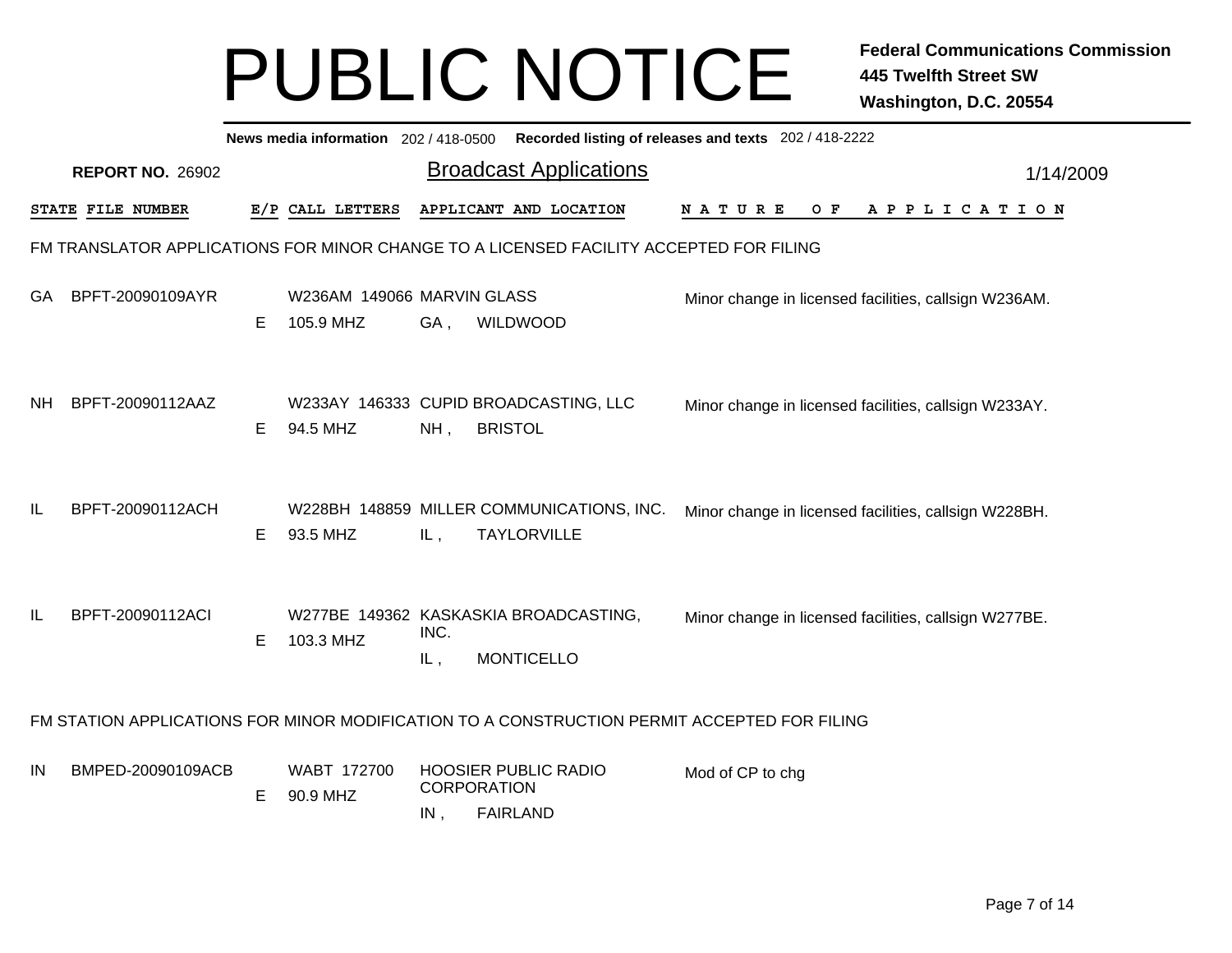|                                                                                             |    |                                |        | News media information 202/418-0500 Recorded listing of releases and texts 202/418-2222 |                                                                                                                                                                                                   |           |
|---------------------------------------------------------------------------------------------|----|--------------------------------|--------|-----------------------------------------------------------------------------------------|---------------------------------------------------------------------------------------------------------------------------------------------------------------------------------------------------|-----------|
| <b>REPORT NO. 26902</b>                                                                     |    |                                |        | <b>Broadcast Applications</b>                                                           |                                                                                                                                                                                                   | 1/14/2009 |
| <b>STATE FILE NUMBER</b>                                                                    |    | E/P CALL LETTERS               |        | APPLICANT AND LOCATION                                                                  | A P P L I C A T I O N<br>N A T U R E<br>O F                                                                                                                                                       |           |
| FM STATION APPLICATIONS FOR MINOR MODIFICATION TO A CONSTRUCTION PERMIT ACCEPTED FOR FILING |    |                                |        |                                                                                         |                                                                                                                                                                                                   |           |
| BMPED-20090109AHD<br>NE.                                                                    | E. | <b>KEIS 171774</b><br>90.3 MHZ |        | NETWORK OF GLORY, INC.<br>NE, YORK                                                      | Mod of CP to chg                                                                                                                                                                                  |           |
| FM BOOSTER APPLICATIONS FOR ORIGINAL CONSTRUCTION PERMIT ACCEPTED FOR FILING                |    |                                |        |                                                                                         |                                                                                                                                                                                                   |           |
| CO<br>BNPFTB-20090107AKI                                                                    |    | KSNO-1 180572 COOL RADIO, LLC  |        |                                                                                         | CP New Station.                                                                                                                                                                                   |           |
|                                                                                             | Е  | 103.9 MHZ                      |        | CO, GLENWOOD SPRINGS                                                                    | Petitions to deny this application must be on file no later<br>than 30 days from the date of the notice accepting this<br>application for filing.                                                 |           |
| FM BOOSTER APPLICATIONS FOR ORIGINAL CONSTRUCTION PERMIT TENDERED FOR FILING                |    |                                |        |                                                                                         |                                                                                                                                                                                                   |           |
| HI<br>BNPFTB-20090109AYS                                                                    | Е  | 88.1 MHZ                       | $HI$ , | KHPR-1 180585 HAWAII PUBLIC RADIO, INC.<br><b>MAKAHA</b>                                | <b>CP New Station.</b>                                                                                                                                                                            |           |
| FM STATION APPLICATIONS FOR ORIGINAL CONSTRUCTION PERMIT APPLICATION GRANT RESCINDED        |    |                                |        |                                                                                         |                                                                                                                                                                                                   |           |
| BNPED-20071017ACE<br>AS                                                                     | E. | NEW 173754<br>90.5 MHZ         | AS,    | <b>SECOND SAMOAN</b><br>CONGREGATIONAL CHURCH OF<br>LONG BEACH<br><b>MAPUSAGA</b>       | CP New Station.<br>Engineering Amendment filed 01/07/2008<br>Petitions to deny must be on file no later than 30 days from the date of<br>this public notice accepting the application for filing. |           |
|                                                                                             |    |                                |        |                                                                                         | Grant Rescinded 1/9/2009 - pending the outcome of Second Samoan's<br>LPFM application - no letter sent                                                                                            |           |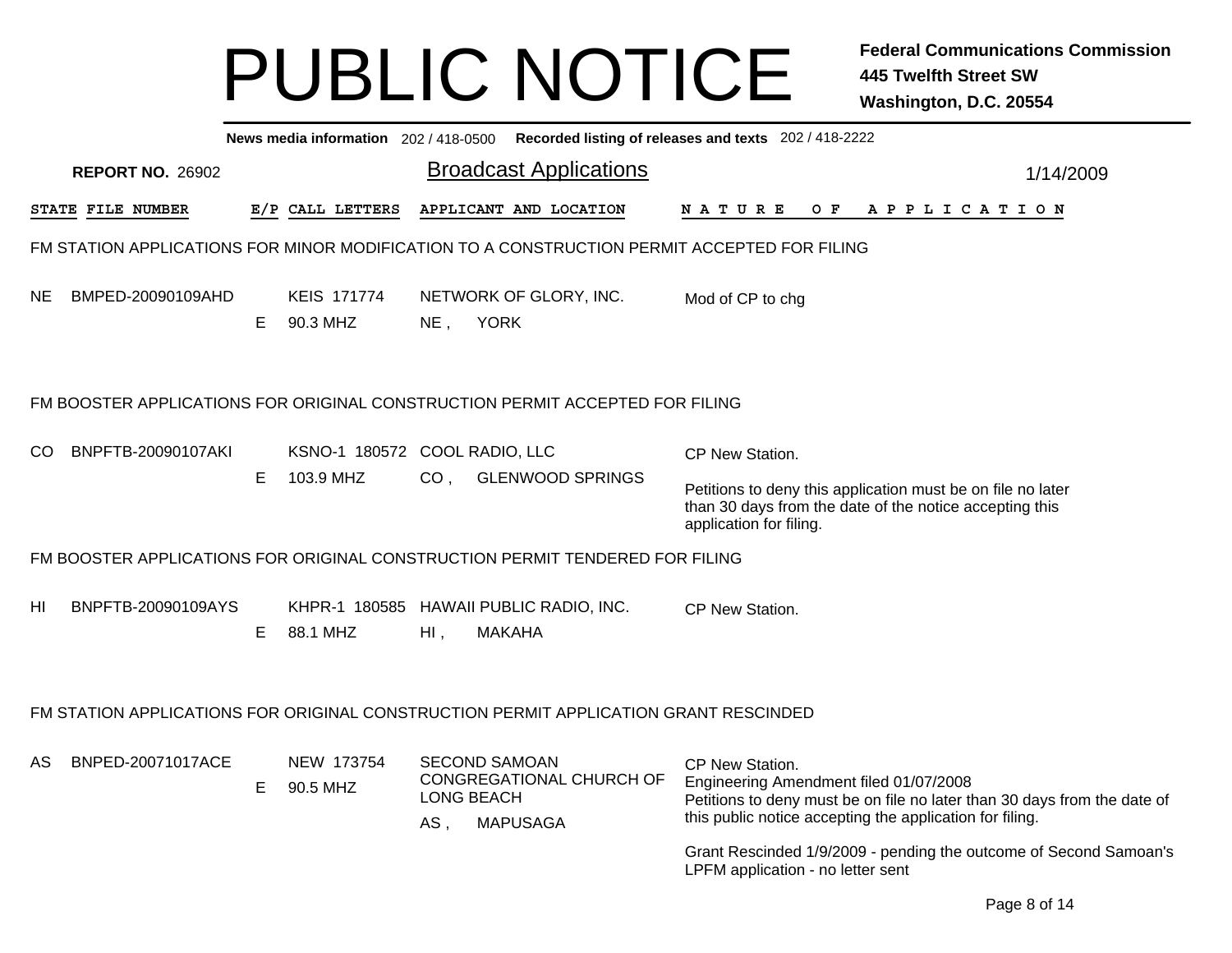|               | News media information 202 / 418-0500 Recorded listing of releases and texts 202 / 418-2222 |    |                             |     |                                                                                       |  |  |  |                                                                                      |  |  |                |  |  |  |  |           |
|---------------|---------------------------------------------------------------------------------------------|----|-----------------------------|-----|---------------------------------------------------------------------------------------|--|--|--|--------------------------------------------------------------------------------------|--|--|----------------|--|--|--|--|-----------|
|               | <b>REPORT NO. 26902</b>                                                                     |    |                             |     | <b>Broadcast Applications</b>                                                         |  |  |  |                                                                                      |  |  |                |  |  |  |  | 1/14/2009 |
|               | STATE FILE NUMBER                                                                           |    | E/P CALL LETTERS            |     | APPLICANT AND LOCATION                                                                |  |  |  | N A T U R E                                                                          |  |  | OF APPLICATION |  |  |  |  |           |
|               |                                                                                             |    |                             |     | FM STATION APPLICATIONS FOR ORIGINAL CONSTRUCTION PERMIT PETITION FOR RECONSIDERATION |  |  |  |                                                                                      |  |  |                |  |  |  |  |           |
| <sub>SC</sub> | BNPH-20080404ACR                                                                            |    | NEW 178017                  |     | MILLER COMMUNICATIONS, INC.                                                           |  |  |  | CP New Station.                                                                      |  |  |                |  |  |  |  |           |
|               |                                                                                             | E. | 95.5 MHZ                    | SC, | LANE                                                                                  |  |  |  | Petition for Reconsideration Filed 01/07/2009 by MILLER<br><b>COMMUNICATIONS INC</b> |  |  |                |  |  |  |  |           |
|               | CLASS A TV APPLICATIONS FOR RENEWAL ACCEPTED FOR FILING                                     |    |                             |     |                                                                                       |  |  |  |                                                                                      |  |  |                |  |  |  |  |           |
| <b>PA</b>     | BRTTA-20090112ABX                                                                           | Е  | WWAT-CA 257<br>CHAN-45      | PA, | <b>ABACUS TELEVISION</b><br><b>UNIONTOWN</b>                                          |  |  |  | Renewal of License.                                                                  |  |  |                |  |  |  |  |           |
| PA.           | BRTTA-20090112ABZ                                                                           | Е  | WQVC-CA 269<br>CHAN-28      | PA, | <b>ABACUS TELEVISION</b><br><b>GREENSBURG</b>                                         |  |  |  | Renewal of License.                                                                  |  |  |                |  |  |  |  |           |
| <b>PA</b>     | BRTTA-20090112ACA                                                                           | E  | WTOO-CA<br>68403<br>CHAN-32 | PA, | <b>ABACUS TELEVISION</b><br><b>ALTOONA</b>                                            |  |  |  | Renewal of License.                                                                  |  |  |                |  |  |  |  |           |
| <b>PA</b>     | BRTTA-20090112ACD                                                                           | Е  | WWLM-CA 267<br>CHAN-20      | PA, | <b>BRUNO GOODWORTH</b><br>NETWORK, INC.<br><b>WASHINGTON</b>                          |  |  |  | Renewal of License.                                                                  |  |  |                |  |  |  |  |           |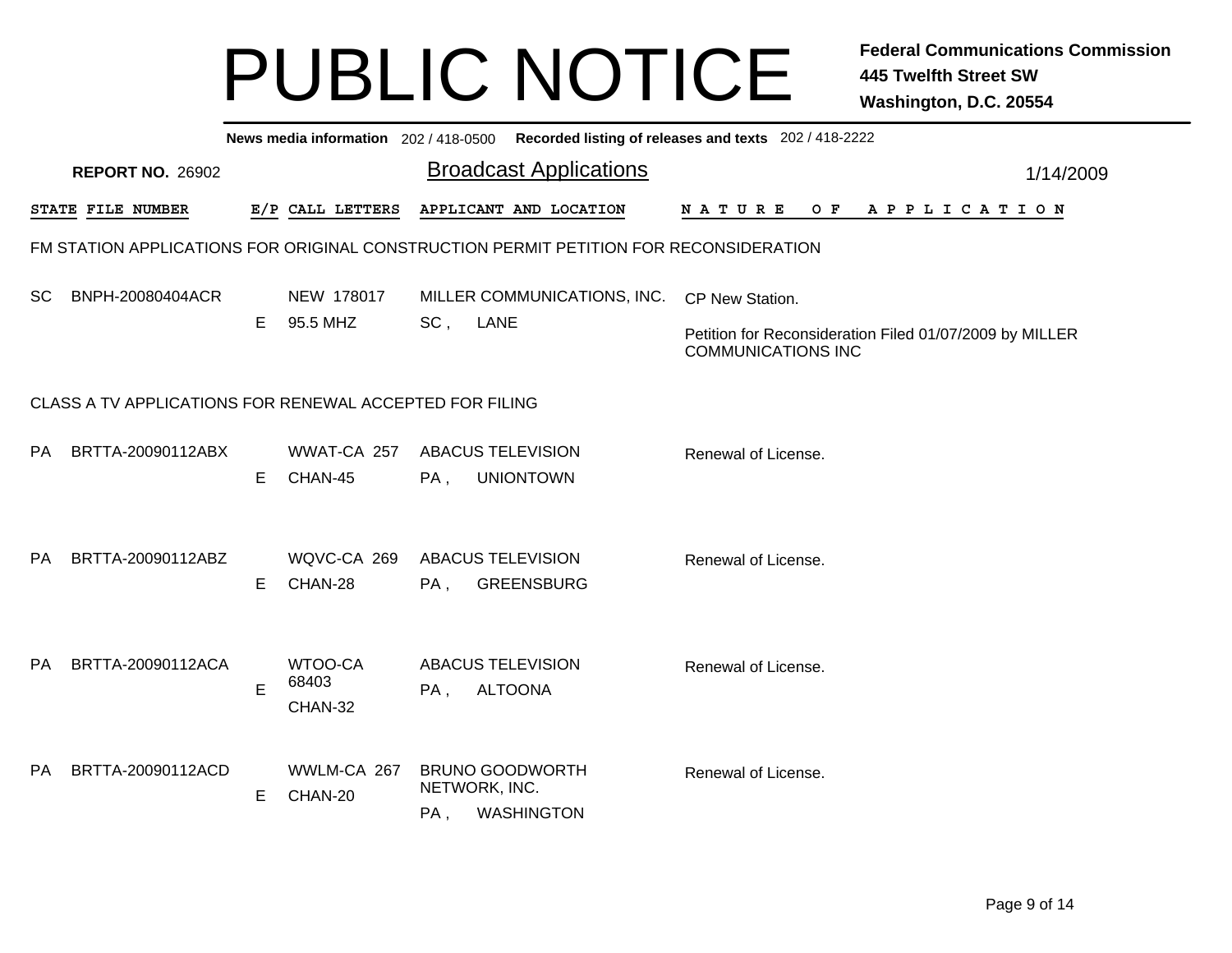|           | News media information 202 / 418-0500<br>Recorded listing of releases and texts 202 / 418-2222 |    |                               |        |                                                                     |                                                                                                                                                                                                    |           |  |  |  |  |  |  |  |
|-----------|------------------------------------------------------------------------------------------------|----|-------------------------------|--------|---------------------------------------------------------------------|----------------------------------------------------------------------------------------------------------------------------------------------------------------------------------------------------|-----------|--|--|--|--|--|--|--|
|           | <b>REPORT NO. 26902</b>                                                                        |    |                               |        | <b>Broadcast Applications</b>                                       |                                                                                                                                                                                                    | 1/14/2009 |  |  |  |  |  |  |  |
|           | STATE FILE NUMBER                                                                              |    | E/P CALL LETTERS              |        | APPLICANT AND LOCATION                                              | <b>NATURE</b><br>O F<br>A P P L I C A T I O N                                                                                                                                                      |           |  |  |  |  |  |  |  |
|           | CLASS A TV APPLICATIONS FOR RENEWAL ACCEPTED FOR FILING                                        |    |                               |        |                                                                     |                                                                                                                                                                                                    |           |  |  |  |  |  |  |  |
| <b>PA</b> | BRTTA-20090112ACE                                                                              | E  | <b>WWKH-CA</b><br>68409       |        | <b>BRUNO GOODWORTH</b><br>NETWORK, INC.                             | Renewal of License.                                                                                                                                                                                |           |  |  |  |  |  |  |  |
|           |                                                                                                |    | CHAN-35                       | PA,    | <b>UNIONTOWN</b>                                                    |                                                                                                                                                                                                    |           |  |  |  |  |  |  |  |
| PA.       | BRTTA-20090112ACF                                                                              | Е  | WMVH-CA<br>68394              |        | <b>BRUNO GOODWORTH</b><br>NETWORK, INC.                             | Renewal of License.                                                                                                                                                                                |           |  |  |  |  |  |  |  |
|           |                                                                                                |    | CHAN-26                       | PA,    | <b>CHARLEROI</b>                                                    |                                                                                                                                                                                                    |           |  |  |  |  |  |  |  |
|           |                                                                                                |    |                               |        | AM STATION APPLICATIONS FOR TRANSFER OF CONTROL ACCEPTED FOR FILING |                                                                                                                                                                                                    |           |  |  |  |  |  |  |  |
| MN.       | BTC-20090106ADG                                                                                | E. | <b>KNSI 37002</b><br>1450 KHZ | $MN$ , | LEIGHTON ENTERPRISES, INC.<br>ST. CLOUD                             | <b>Voluntary Transfer of Control</b><br>From: JEAN LEIGHTON, TRUSTEE, LEIGHTON CHILDREN'S LP<br>TRUST, ET AL.<br>To: THOMAS H. GRAHAM, TRUSTEE, LEIGHTON CHILDREN'S LP<br>TRUST, ET AL<br>Form 315 |           |  |  |  |  |  |  |  |
| MN.       | BTC-20090106ADK                                                                                | E. | KDLM 37000<br>1340 KHZ        | $MN$ , | LEIGHTON ENTERPRISES, INC.<br><b>DETROIT LAKES</b>                  | <b>Voluntary Transfer of Control</b><br>From: JEAN LEIGHTON, TRUSTEE, LEIGHTON CHILDREN'S LP<br>TRUST, ET AL.<br>To: THOMAS H. GRAHAM, TRUSTEE, LEIGHTON CHILDREN'S LP<br>TRUST, ET AL<br>Form 315 |           |  |  |  |  |  |  |  |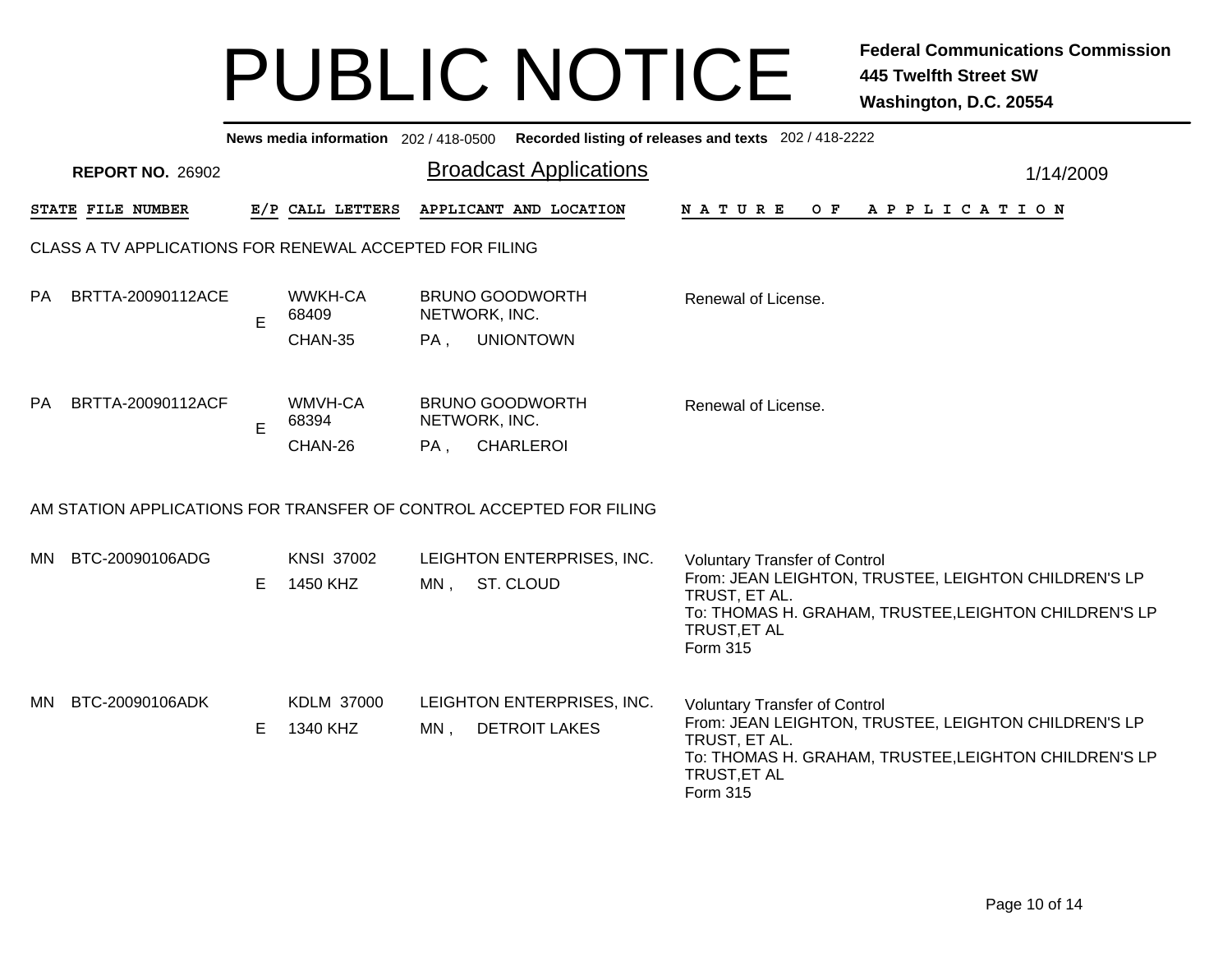|     |                         |    |                               |        |                                                                     | News media information 202/418-0500 Recorded listing of releases and texts 202/418-2222                                                                                                                   |           |
|-----|-------------------------|----|-------------------------------|--------|---------------------------------------------------------------------|-----------------------------------------------------------------------------------------------------------------------------------------------------------------------------------------------------------|-----------|
|     | <b>REPORT NO. 26902</b> |    |                               |        | <b>Broadcast Applications</b>                                       |                                                                                                                                                                                                           | 1/14/2009 |
|     | STATE FILE NUMBER       |    | E/P CALL LETTERS              |        | APPLICANT AND LOCATION                                              | A P P L I C A T I O N<br>N A T U R E<br>O F                                                                                                                                                               |           |
|     |                         |    |                               |        | AM STATION APPLICATIONS FOR TRANSFER OF CONTROL ACCEPTED FOR FILING |                                                                                                                                                                                                           |           |
| ND. | BTC-20090106ADM         | E. | KNOX 54592<br>1310 KHZ        | $ND$ , | LEIGHTON ENTERPRISES, INC.<br><b>GRAND FORKS</b>                    | <b>Voluntary Transfer of Control</b><br>From: JEAN LEIGHTON, TRUSTEE, LEIGHTON CHILDREN'S LP<br>TRUST, ET AL.<br>To: THOMAS H. GRAHAM, TRUSTEE, LEIGHTON CHILDREN'S LP<br><b>TRUST, ET AL</b><br>Form 315 |           |
| MN. | BTC-20090106ADP         | E. | <b>KCNN 33000</b><br>1590 KHZ | $MN$ , | LEIGHTON ENTERPRISES, INC.<br><b>EAST GRAND FORKS</b>               | <b>Voluntary Transfer of Control</b><br>From: JEAN LEIGHTON, TRUSTEE, LEIGHTON CHILDREN'S LP<br>TRUST, ET AL.<br>To: THOMAS H. GRAHAM, TRUSTEE, LEIGHTON CHILDREN'S LP<br>TRUST, ET AL<br>Form 315        |           |
| IL  | BTC-20090109APV         | E. | <b>WONX 35447</b><br>1590 KHZ | IL,    | KOVAS COMMUNICATIONS, INC.<br><b>EVANSTON</b>                       | <b>Voluntary Transfer of Control</b><br>From: CONNIE KOVAS<br>To: KOVAS FAMILY GST TRUST DATED FEBRUARY 28, 2008<br>Form 315                                                                              |           |
|     |                         |    |                               |        | FM STATION APPLICATIONS FOR TRANSFER OF CONTROL ACCEPTED FOR FILING |                                                                                                                                                                                                           |           |
| MN. | BTCH-20090106ADH        | E. | 104.7 MHZ                     | MN,    | KCLD-FM 37003 LEIGHTON ENTERPRISES, INC.<br>ST. CLOUD               | <b>Voluntary Transfer of Control</b><br>From: JEAN LEIGHTON, TRUSTEE, LEIGHTON CHILDREN'S LP<br>TRUST, ET AL.<br>To: THOMAS H. GRAHAM, TRUSTEE, LEIGHTON CHILDREN'S LP<br>TRUST, ET AL<br>Form 315        |           |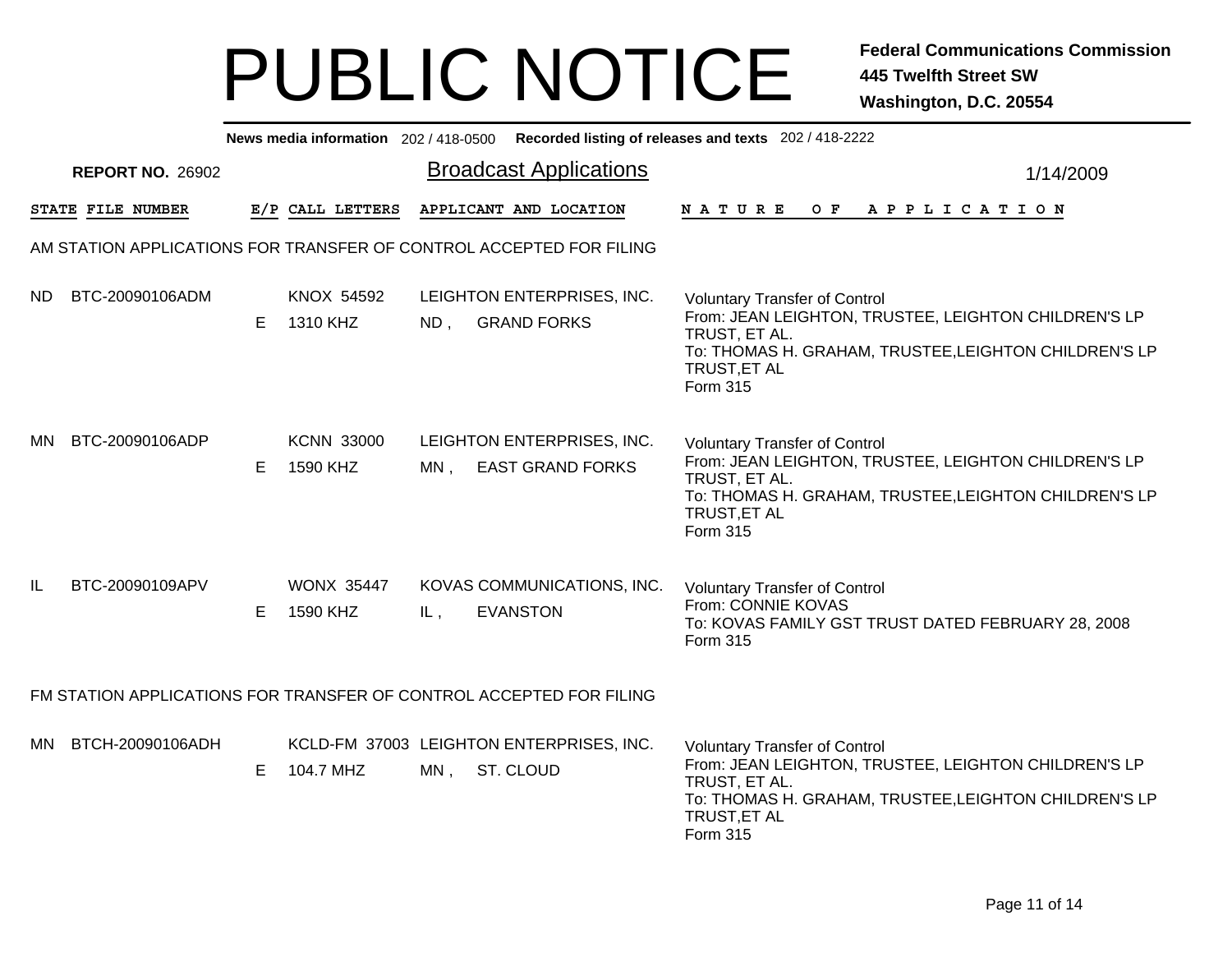| News media information 202/418-0500 Recorded listing of releases and texts 202/418-2222 |                         |    |                               |        |                                                                |                                                                                                                                                                                                           |           |
|-----------------------------------------------------------------------------------------|-------------------------|----|-------------------------------|--------|----------------------------------------------------------------|-----------------------------------------------------------------------------------------------------------------------------------------------------------------------------------------------------------|-----------|
|                                                                                         | <b>REPORT NO. 26902</b> |    |                               |        | <b>Broadcast Applications</b>                                  |                                                                                                                                                                                                           | 1/14/2009 |
|                                                                                         | STATE FILE NUMBER       |    | E/P CALL LETTERS              |        | APPLICANT AND LOCATION                                         | N A T U R E<br>O F<br>A P P L I C A T I O N                                                                                                                                                               |           |
| FM STATION APPLICATIONS FOR TRANSFER OF CONTROL ACCEPTED FOR FILING                     |                         |    |                               |        |                                                                |                                                                                                                                                                                                           |           |
| MN.                                                                                     | BTCH-20090106ADI        | E. | <b>KCML 79009</b><br>99.9 MHZ | MN,    | LEIGHTON ENTERPRISES INC<br>ST. JOSEPH                         | <b>Voluntary Transfer of Control</b><br>From: JEAN LEIGHTON, TRUSTEE, LEIGHTON CHILDREN'S LP<br>TRUST, ET AL.<br>To: THOMAS H. GRAHAM, TRUSTEE, LEIGHTON CHILDREN'S LP<br>TRUST, ET AL<br>Form 315        |           |
| <b>MN</b>                                                                               | BTCH-20090106ADJ        | Е  | <b>KZPK 57562</b><br>98.9 MHZ | $MN$ , | LEIGHTON ENTERPRISES, INC.<br><b>PAYNESVILLE</b>               | <b>Voluntary Transfer of Control</b><br>From: JEAN LEIGHTON, TRUSTEE, LEIGHTON CHILDREN'S LP<br>TRUST, ET AL.<br>To: THOMAS H. GRAHAM, TRUSTEE, LEIGHTON CHILDREN'S LP<br>TRUST, ET AL<br><b>Form 315</b> |           |
| MN.                                                                                     | BTCH-20090106ADL        | E. | KBOT 51059<br>104.1 MHZ       | MN,    | LEIGHTON ENTERPRISES, INC.<br>PELICAN RAPIDS                   | <b>Voluntary Transfer of Control</b><br>From: JEAN LEIGHTON, TRUSTEE, LEIGHTON CHILDREN'S LP<br>TRUST, ET AL.<br>To: THOMAS H. GRAHAM, TRUSTEE, LEIGHTON CHILDREN'S LP<br>TRUST, ET AL<br><b>Form 315</b> |           |
| <b>ND</b>                                                                               | BTCH-20090106ADN        | E. | 94.7 MHZ                      | ND,    | KNOX-FM 54593 LEIGHTON ENTERPRISES, INC.<br><b>GRAND FORKS</b> | <b>Voluntary Transfer of Control</b><br>From: JEAN LEIGHTON, TRUSTEE, LEIGHTON CHILDREN'S LP<br>TRUST, ET AL.<br>To: THOMAS H. GRAHAM, TRUSTEE, LEIGHTON CHILDREN'S LP<br>TRUST, ET AL<br><b>Form 315</b> |           |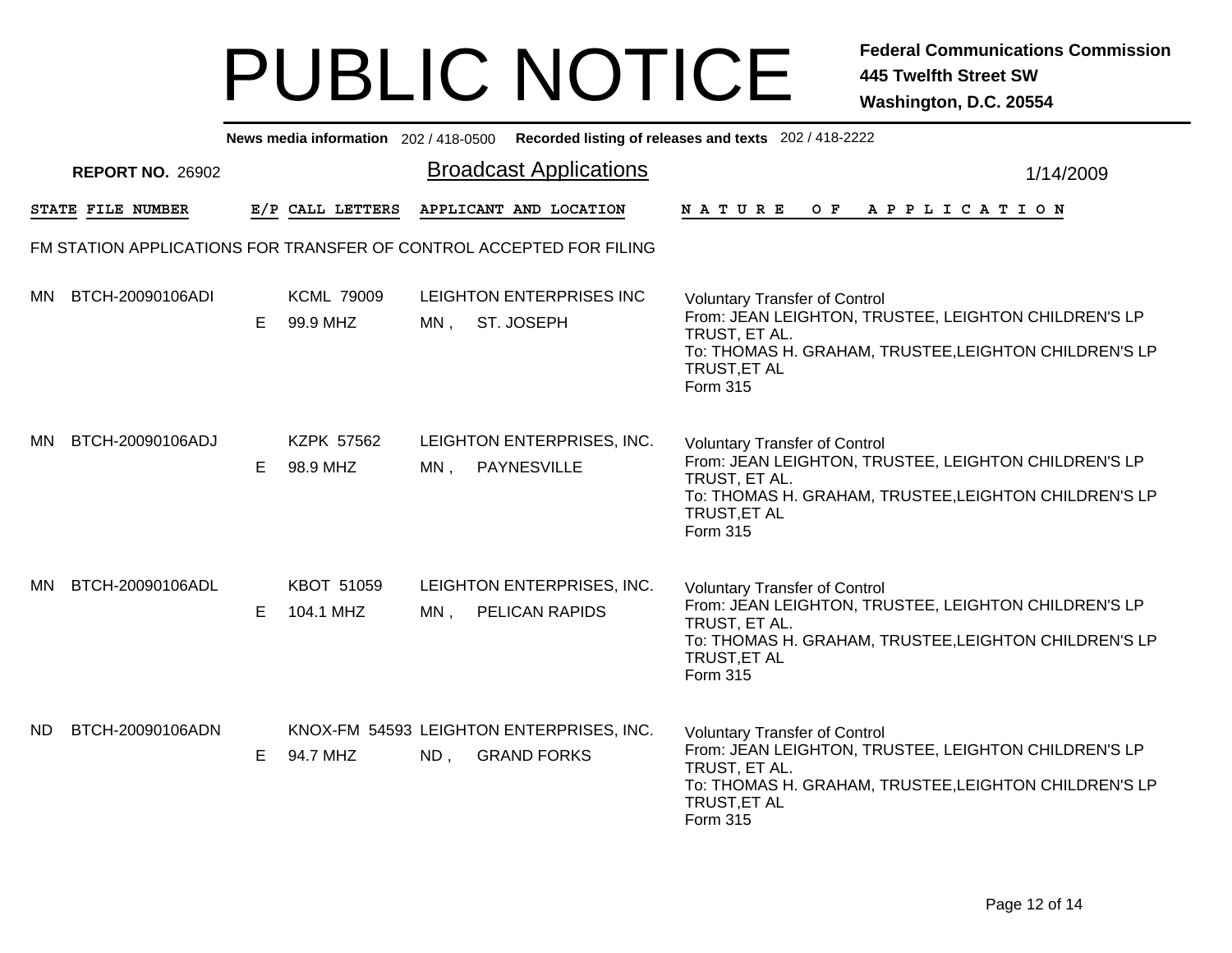| News media information 202 / 418-0500 Recorded listing of releases and texts 202 / 418-2222 |                         |    |                                   |                                   |                                                                        |                                                                                                                                                                                                           |           |
|---------------------------------------------------------------------------------------------|-------------------------|----|-----------------------------------|-----------------------------------|------------------------------------------------------------------------|-----------------------------------------------------------------------------------------------------------------------------------------------------------------------------------------------------------|-----------|
|                                                                                             | <b>REPORT NO. 26902</b> |    |                                   |                                   | <b>Broadcast Applications</b>                                          |                                                                                                                                                                                                           | 1/14/2009 |
|                                                                                             | STATE FILE NUMBER       |    | E/P CALL LETTERS                  |                                   | APPLICANT AND LOCATION                                                 | NATURE OF APPLICATION                                                                                                                                                                                     |           |
| FM STATION APPLICATIONS FOR TRANSFER OF CONTROL ACCEPTED FOR FILING                         |                         |    |                                   |                                   |                                                                        |                                                                                                                                                                                                           |           |
| MN                                                                                          | BTCH-20090106ADO        | E. | <b>KYCK 62059</b><br>97.1 MHZ     | MN.                               | LEIGHTON ENTERPRISES, INC.<br><b>CROOKSTON</b>                         | <b>Voluntary Transfer of Control</b><br>From: JEAN LEIGHTON, TRUSTEE, LEIGHTON CHILDREN'S LP<br>TRUST, ET AL.<br>To: THOMAS H. GRAHAM, TRUSTEE, LEIGHTON CHILDREN'S LP<br><b>TRUST, ET AL</b><br>Form 315 |           |
| MN.                                                                                         | BTCH-20090106ADQ        | E. | <b>KZLT-FM 35509</b><br>104.3 MHZ | $MN$ .                            | LEIGHTON ENTERPRISES, INC.<br><b>EAST GRAND FORKS</b>                  | <b>Voluntary Transfer of Control</b><br>From: JEAN LEIGHTON, TRUSTEE, LEIGHTON CHILDREN'S LP<br>TRUST, ET AL.<br>To: THOMAS H. GRAHAM, TRUSTEE, LEIGHTON CHILDREN'S LP<br>TRUST, ET AL<br>Form 315        |           |
| CO.                                                                                         | BTCED-20090109ABA       | E. | <b>KSJD 58851</b><br>91.5 MHZ     | <b>COLLEGE</b><br>CO <sub>1</sub> | SAN JUAN BASIN TECHNICAL<br><b>CORTEZ</b>                              | <b>Voluntary Transfer of Control</b><br>From: SAN JUAN BASIN TECHNICAL COLLEGE (OLD BOARD)<br>To: SAN JUAN BASIN TECHNICAL COLLEGE (NEW BOARD)<br>Form 316                                                |           |
| FM TRANSLATOR APPLICATIONS FOR TRANSFER OF CONTROL ACCEPTED FOR FILING                      |                         |    |                                   |                                   |                                                                        |                                                                                                                                                                                                           |           |
| CO.                                                                                         | BTCFT-20090109ABB       | E. | K216DB 58854<br>91.1 MHZ          | CO,                               | <b>SAN JUAN BASIN AREA</b><br><b>VOCATIONAL TECH.</b><br>PLEASANT VIEW | <b>Voluntary Transfer of Control</b><br>From: SAN JUAN BASIN TECHNICAL COLLEGE (OLD BOARD)<br>To: SAN JUAN BASIN TECHNICAL COLLEGE (NEW BOARD)                                                            |           |

Form 316